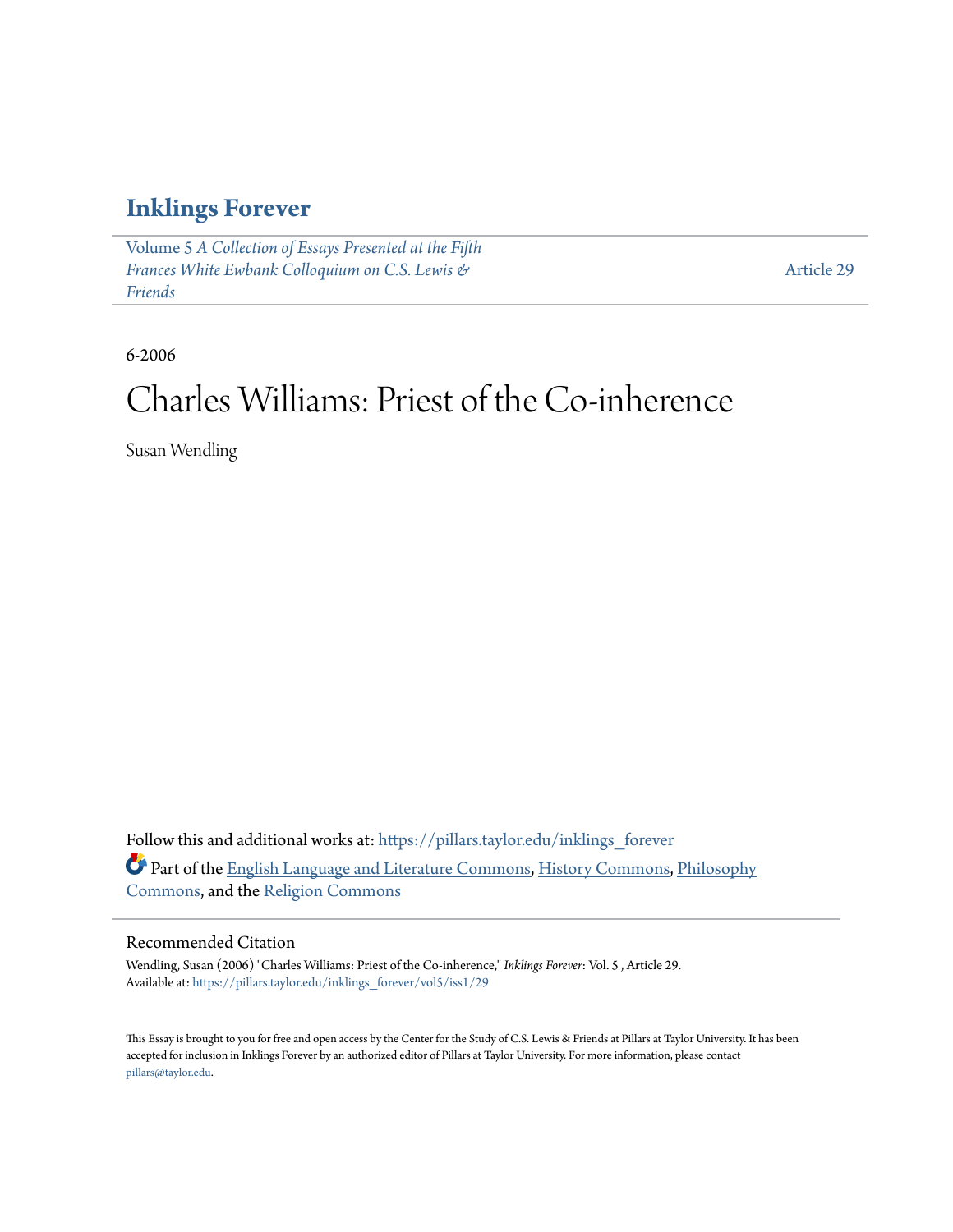## **INKLINGS FOREVER, Volume V**

# A Collection of Essays Presented at the Fifth FRANCES WHITE COLLOQUIUM on C.S. LEWIS & FRIENDS

Taylor University 2006

Upland, Indiana

### **Charles Williams: Priest of the Co-inherence**

Susan Wendling

Wendling, Susan. "Charles Williams: Priest of the Co-inherence." Inklings Forever 5 (2006) www.taylor.edu/cslewis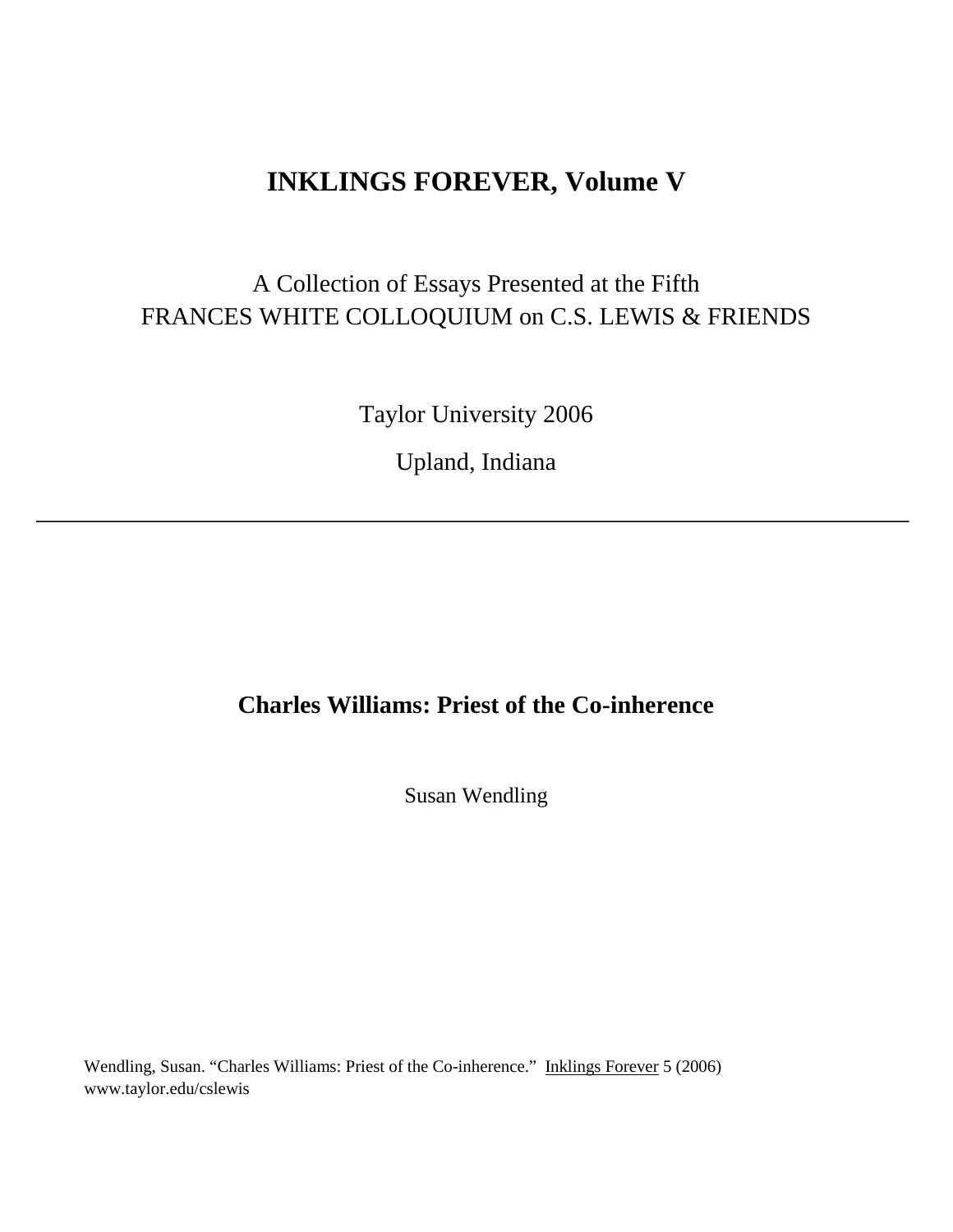#### **Charles Williams: Priest of the Co-inherence** Susan Wendling

*"I'm a little conscious myself of a certain new detachment. What you might call my 'field of operations' has widened, but it's more markedly remote. I mean that I'm even more of a . . . prophet? priest? Something—more of a Voice and less of a man . . ." (Letter to his wife dated 17 Feb/45, three months before his death)*

Thank you all for joining me in this second session on Charles Williams. The first session presented Charles Williams as a "prophet of glory," outlining the biographical highlights of his life, the impact of his charismatic personality on his friends, and his spiritual ideals. Although my earlier paper defined his doctrine of the Co-Inherence, explaining briefly that this doctrine entails "romantic theology" with its emphasis on substitution and exchange, this paper will seek to illustrate more deeply what Williams actually meant by these as a real Way of life, to be lived out concretely in a conscious awareness of Love-in-God.

At the close of my last presentation, I mentioned that during the 1920's and early 1930's CW wrote three short plays for his colleagues to act in at Amen House where he worked at the Oxford University Press. A colleague of CW's, Gerry Hopkins, later wrote that for Williams, "the City of God in which he never ceased to dwell, contained Amen House as its noblest human monument, and all who lived and worked within it were citizens with him."<sup>1</sup> Well, that extension of Williams's personal mythic universe to encompass his colleagues at work grew even deeper in 1939. You of course remember that 1939 was the year that CW came up to Oxford and joined Lewis's literary gathering of friends. His biographer, Alice Mary Hadfield relates that at this time too, "Charles began to agree to his friends' pressure to form an Order concerned with his ideas of co-inherence, substitution and exchange—a step he had refused for three years."<sup>2</sup> He wrote out a set of

principles by which "The Companions of the Co-Inherence" were to order their lives, and by that September they were "promulgated" among the "Household." His biographer spells these principles out exactly as CW wrote them down initially. Basically, the principles put forth creedal Christianity and emphasize that those "members" who are "in union with" Christ and His Mystical Body must likewise live lives of "substitution" and "exchange." This of necessity involves "bearing each other's burdens," acknowledging that the foundation for this is "the Divine Substitution of Messias," and, finally, associating themselves with four Feasts of the High Anglican Church.<sup>3</sup>

I find it fascinating that in 1941, in a newspaper review of a book on the origin of the Jesuits, Williams wrote even more knowingly and passionately about such an Order:

. . . let us then keep our Order secret; let it not be organized but by that prudent ambition. It will have as many 'difficult and heroic feats' as Ignatius himself loved; it shall depend on less, as a Company, even than the Jesuits, for they did at least know each other; but we shall not, or only by holy Luck. Its derivation shall be from God through others; its meditation on those indirect derivations; its aim the propaganda everywhere of that sensitive and humble knowledge. It shall not be a social or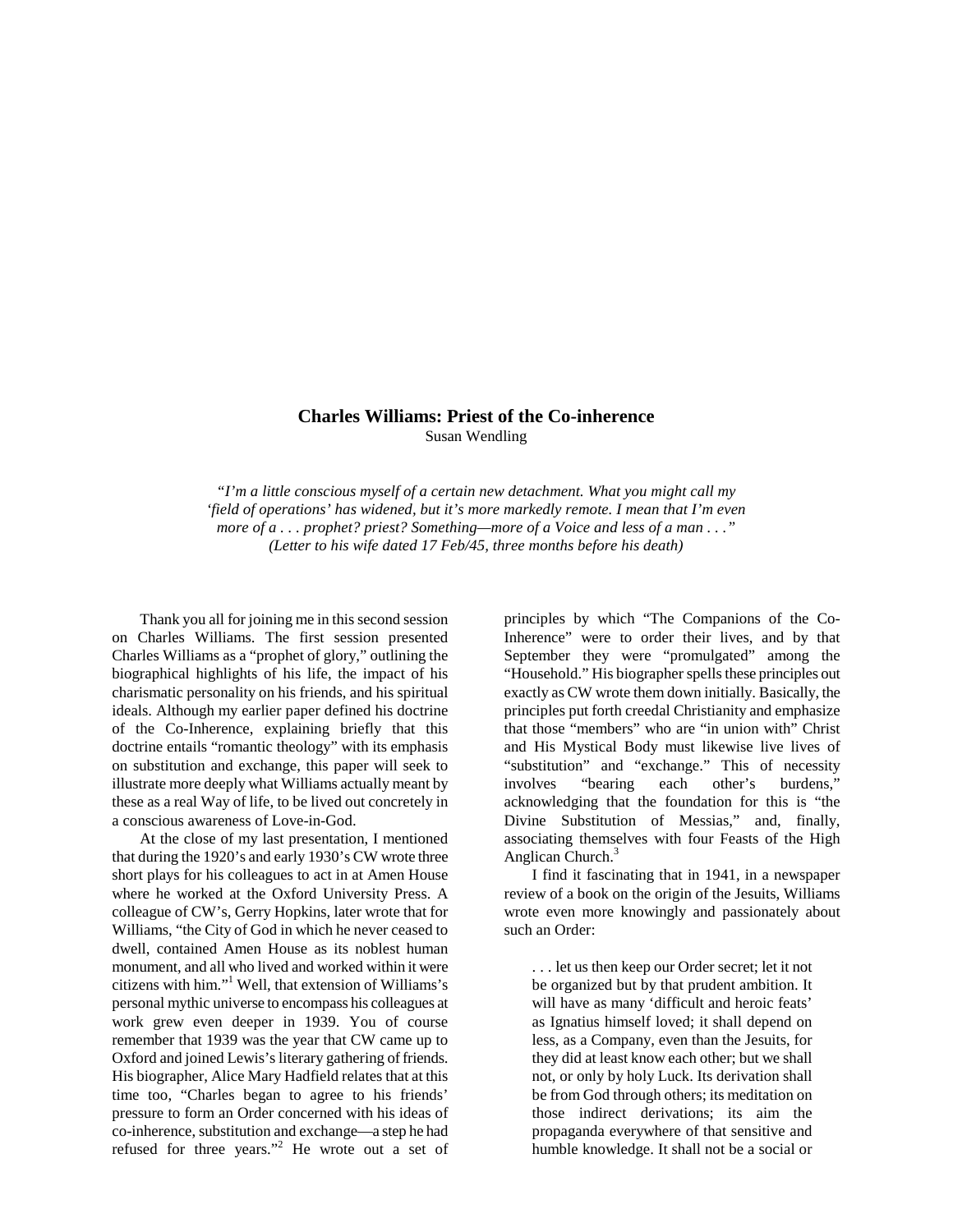religious movement but it shall be at the bottom of all in the sense that it is their true and only justification in mere fact . . . Secret and certain, its only history will be in the conversation of the Companions and in the slow stilling and deepening of their eyes.<sup>4</sup>

Conversations are ephemeral things, yet through the details of CW's known life and his passionate intensity shining in the "web of glory" that constitutes his body of literary work, we too can learn about the "Companions of the Co-Inherence" and perhaps even join with them in the secret citadel of our souls. If we dare, and are blessed by the power of the Holy Spirit, we can even progress through the three levels of this "Company" as Williams describes in his poem, "The Founding of the Company," in his Arthurian cycle of poetry, *The Region of the Summer Stars*. Again, the new Company grows "as a token of love" and lives "only by conceded recollection, having no decision, no vote or admission." So, "at the first station, were those who lived by frankness of honourable exchange, labour in the kingdom, devotion in the Church, the need each had of other." Later in this poem, Williams tells us that "The Company's second mode bore farther the labour and fruition; it exchanged the proper self and wherever need was drew breath daily in another's place, according to the grace of the Spirit 'dying each other's life, living each other's death.' Terrible and lovely is the general substitution of souls. . . . none of the Company—in marriage, in the priesthood, in friendship, in all love—forgot in their own degree the decree of substitution." According to Williams, "Few—and that hardly—entered on the third station, where the full salvation of all souls is seen, and their co-inhering, as when the Trinity first made man in Their image, and now restored by the one adored substitution." Living with this large vision of verse, holding the image of *perichoresis*, "of separateness without separation," "The Company throve by love, by increase of peace, by the shyness of saving and being saved in others—the Christ-taunting and Christ-planting maxim which throughout Logres the excellent absurdity held."<sup>5</sup> In other words, at this third level are "those few slaves and lords, priests and mechanics, who are aware that the human interchanges are images of the reciprocal love among the Persons of the Trinity."<sup>6</sup>

I venture to guess that most of us here today have not meditated very deeply on how our ordinary, everyday "exchanges," whether in the intimacy of our marriage beds or in the commerce of public exchange of money and other transactions, are images of the reciprocal exchange of love among the Persons of what Anglo-Catholics call the Holy and Undivided Trinity! This mystical vision of Love-in-God IS "the web of the Glory," and Williams consistently pronounced it throughout his entire life as Fact. You will understand what is going on in his seven supernatural novels if you

see his characters according to CW's idea of Coinherence. For those who affirm the images of experience as part of the web of the Glory, and therefore "good," even though they may experience it as "terrible" at a given point in time, there is ultimately salvation and the joy of exchange and the bearing of burdens. The characters in his novels who deny "the actuality of the universe," have only self and chaos and illusion and ultimately damnation.

I confess that we lack the time to fully investigate the basic methods of "exchanged love" in this presentation. For those interested in pursuing these depths, let me recommend the best book on CW's thought, "The Theology of Romantic Love: A Study in the Writings of Charles Williams" by Mary McDermott Shideler. Shideler unpacks Williams's vision of Co-Inherence, noting that it involves three aspects. First, there is the use of the body as an index of love. Then, there is the development of the feeling intellect and of faith. Finally, there are the primary acts of love, seen in the bearing of burdens, sacrifice, and forgiveness.<sup>7</sup>

This first key to understanding Co-inherence, of seeing the Body as an "index" to love, with the flesh supporting all love, requires a little additional instruction, particularly since this concept is fundamentally "sacramental" and partakes of the Catholic religious imagination rather than the Protestant! In referring to David Tracy's book, "Analogical Imagination," Andrew Greeley notes in his book, "The Catholic Imagination," that "Catholics tend to accentuate the immanence of God, Protestants the transcendence of God."<sup>8</sup> So, as Greeley continues:

When one says that God is love, meaning like human love only more powerful and passionate, one is using a metaphor. When one goes a step further and says that human love is an analogy for God, one says that there is a reality in God which human love is like and which in some fashion human love participates."<sup>9</sup>

If you are in a Catholic, Orthodox or Anglican church, then you undoubtedly recite one of the Creeds each Sunday, and state that you "believe in the resurrection of the body." God is the ultimate sacramentalist, if you will, creating us as having both bodies and souls. Further, he reveals Himself in the God-Man, Jesus, whose being is the dual nature in a fused Image of both the divine and human. Finally, as if to emphasize the sacramentalist nature of God as He is embodied in Christ Jesus, He teaches His followers to "feed on Him" via the Body and the Blood of the eucharistic Bread and Wine. These are fused images—sacraments—in which the physical elements mystically embody the spiritual reality of the presence of Christ as we "feed on Him in our hearts." As Shideler puts it, "When God took flesh and dwelt among us, . . . He demonstrated to all men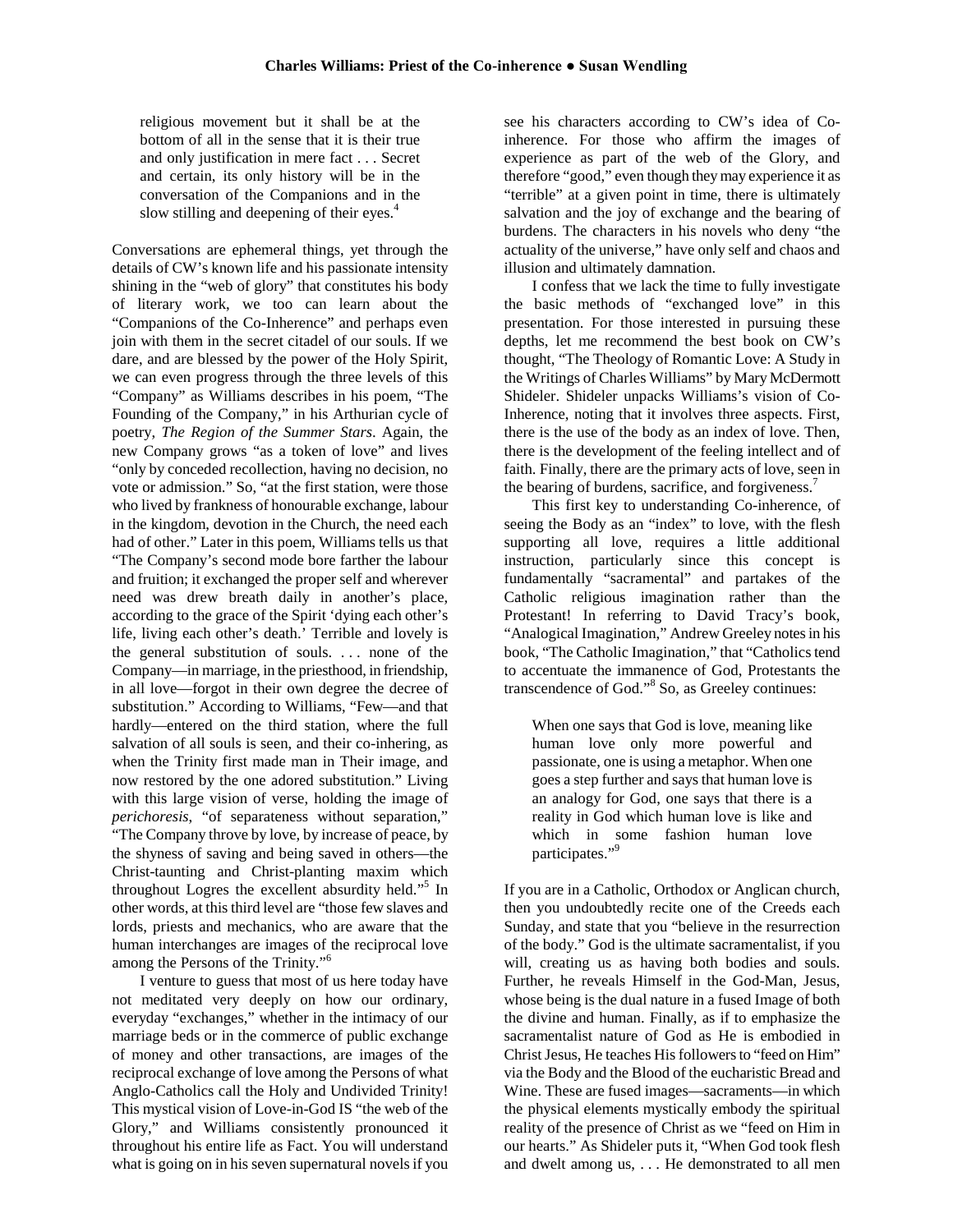that the physical body—his and ours—is indeed the body of our salvation: not spirit dissociated from matter, not some alien substance, but the full humanity of man."<sup>10</sup> Williams actually makes a rather theologically profound and even mysterious declaration when he states, "It is in our bodies that the secrets exist."<sup>11</sup>

The romantic lover sees in the body of his beloved that "'the means of grace and the hope of glory' are in our bodies also, and the name of them is love."<sup>12</sup> Beatrice's flesh is "the physical Image of Christ, the physical vehicle of the Holy Ghost," $13$  as Shideler puts it, "because in its own right, it is holy. It shares the coinherent nature of very love—which is what it means to be holy."<sup>14</sup> "Flesh knows what spirit knows, / but spirit knows it knows."<sup>15</sup>

This description of the body that Williams calls "romantic theology" implies the next aspect of the doctrine of Co-inherence, namely, that if "flesh knows what spirit knows," then the usual dualities of "body/mind" and "passion/intellect" are what Shideler calls "cognate functions, categories of one identity."<sup>16</sup> This is what Williams, borrowing from the poet Wordsworth, calls "the feeling intellect." As Shideler puts it so well, ". . . adoration requires a whole person. Neither passion alone nor intellect alone enables the whole person to participate fully in the complexity and delight of the co-inherence. . . . However, the feeling intellect . . . must have enrichment from the experiences of others . . ."<sup>17</sup> So we add another layer to our working definition of Williams's concept of co-inherence: just as human romantic love leads to physical union, so the feeling intellect requires the balance of mutual and passionate exchange intellectually. As Williams puts it in one of his novels, "The Place of the Lion," :

. . . No mind was so good that it did not need another mind to counter and equal it, and to save it from conceit, and blindness and bigotry and folly. Only in such a balance could humility be found, humility which was a lucid speed to welcome lucidity whenever and wherever it presented itself.<sup>18</sup>

Knowledge, as well as being, depends upon exchange. By submitting one's personal experiences and ideas to the authority of others, a person is united with others in a web of what Williams calls, "reciprocal derivation" or mutuality. Beyond such intellectual assent to this web of mutual exchange lies not only the feeling intellect but also the life of faith. Shideler tells us that "hard thinking is necessary, and disciplined imagination, and rigorous translation of thought and imagery into action, before the feeling intellect can mature into the life of faith."<sup>19</sup> Williams is quite adamant on this, as he states in one of his biographies:

"The intellect working in a world in which the Incarnation has happened is not obviously in the same position as the intellect working in a world in which the Incarnation has not happened. But it has to learn to operate on the new premises."<sup>20</sup>

For the remainder of this paper, I want to look at the third implication of Co-inherence, that of the actual practices that these "new premises" of Incarnational life involve. Shideler asks her readers whether they "believe in" the Incarnation of Love in Christ. All of us here today probably claim to be people of Christian faith who would respond, "well, of course, we believe in the Incarnation of God in Christ." Yet we need to be challenged by Williams's thinking on the actual *practice* of substituted love. How do we learn to practice the exchanges of co-inherent love, "under the Mercy" of Messias?

Again, there are three types of Christian actions involved in the practice of substituted love. They all involve spiritual choices leading to some sort of sacrifice, and often entail a very deeply mystical transaction, in a sort of concrete compact between two people. The three practices are 1) the bearing of burdens; 2) sacrifice; and 3) forgiveness. I will quickly mention how forgiveness and sacrifice are crucial to the practice of substituted love, according to Williams's incarnational theology, but then discuss in more detail the first practice, that of the bearing of burdens.

We all of us pray The Lord's Prayer, in which the mutuality of the principle of forgiveness is spelled out explicitly: "Forgive us our trespasses (sins) as we forgive those who trespass (sin) against us." Williams states in the Introduction to his treatise "The Forgiveness of Sins":

. . . If there is God, if there is sin, if there is forgiveness, we must know it in order to live to him. If there are men, and if forgiveness is part of the interchanged life of men, then we must know it in order to live to and among them. Forgiveness, if it is at all a principle of that exchanged life, is certainly the deepest of all; if it is not, then the whole principle of interchange is false.  $\ldots$ <sup>21</sup>

Early in this treatise Williams reminds us that at His incarnation, He became "Forgiveness in flesh; he lived the life of Forgiveness. This undoubted fact serves as a reminder that Forgiveness is an act and not a set of words. It is a thing to be *done*."<sup>22</sup> Later, he develops the principle that the active and passive modes of forgiveness were not to be separated; that they were identical. "To forgive and to be forgiven were one thing."<sup>23</sup> As for the Lord's Prayer, well,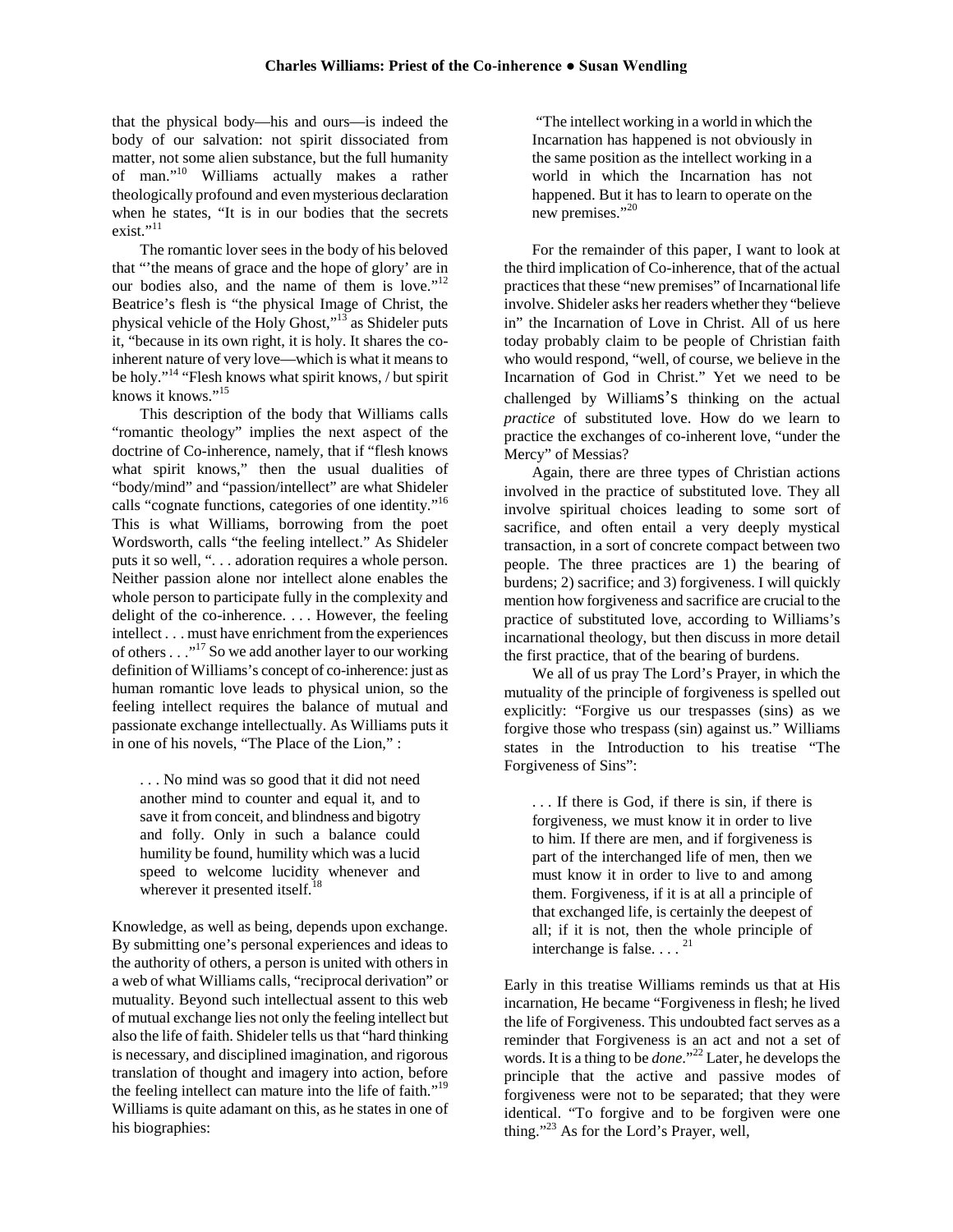It is that state of things in action which the Lord's Prayer entreats to come into action. The threat implicit in that prayer—in that single clause—is very high; it is the only clause which carries a threat, but there it is clear. No word in English carries a greater possibility of terror than the little word 'as' in that clause; it is the measuring rod of the heavenly City, and the knot of the new union. But also it is the key of hell and the knife that cuts the knot of union.

The condition of forgiving then is to be forgiven; the condition of being forgiven is to forgive. The two conditions are co-existent; they are indeed the very point of coexistence, the root of the new union, the beginning of the recovery of the co-inherence in which all creation had begun.<sup>24</sup>

Moving backwards, as it were, to the second practice of the life of substituted love, we encounter in rare places in literature the mention of "mystical substitution," whereby a person will actually pray with intentionality to God, actually offering up their very life *as an exchange for* the life of another. Deep in the annals of holy hermits of the Eastern Church are stories of elderly women praying to God to take their lives if only a beloved brother, say, or some other loved one finds salvation for his soul. I am running out of time, so will just mention this "mystical substitution" as a possibility mentioned by Sheldon Vanauken in his book, "A Severe Mercy," which I know many of you have read. It is a beautifully written love story that is true, in which Sheldon's ("Van's") beloved wife, "Davy," contracts a medically mysterious liver disease and dies very young. In the chapter "The Barrier Breached," he writes thus:

And Davy one night, having contemplated holiness, said she was restless and would sleep in the guestroom. But she did not sleep: she prayed. All night, like the saints, she wrestled in prayer. Some say that prayer, even prayer for what God desires, releases power by the operation of a deep spiritual law; and to offer up what one loves may release still more. However that may be, Davy that night offered up her *life.* For me—that my soul might be fulfilled . . . Now, . . . she humbly proposed holy exchange. It was between her and the Incarnate One. I was not to know then. $25$ 

I will conclude this presentation by discussing in more detail what Williams meant by the practice of bearing burdens. In *He Came Down From Heaven,* he states the principle; in *Descent Into Hell*, perhaps his most successful novel, he illustrates a variety of ways in

which burdens can be borne, the results of this activity, and the results of refusing to bear others' burdens. Pauline, the central character, fears meeting her doppelganger, an image of her very self, and she knows that when she finally meets it, she will go mad or die. Peter Stanhope, her poet/playwright friend, suggests that she is burdened more by the *fear* of meeting it than the actual encounter. He proposes to release Pauline from her fear by taking it upon himself. He asks her:

". . . Haven't you heard it said that we ought to bear one another's burdens?"

"But that means—" she began, and stopped. "I know," Stanhope said. "It means listening sympathetically, and thinking unselfishly, and being anxious about, and so on. . . . But I think when Christ or St. Paul, or whoever said *bea* . . . he meant something much more like carrying a parcel instead of someone else. To bear a burden is precisely to carry it instead of. If you're still carrying yours, I'm not carrying it for you—however sympathetic I may be. $<sup>2</sup>$ </sup>

Pauline gives her fear to Stanhope, and he tells her that when she is alone, she is to remember that he is being afraid instead of her. This is not merely a mental exercise of "mind over matter"; Pauline's fear continues to exist; she recognizes that it continues to be fear and her own fear, only Stanhope has taken it over. In a piece of wonderfully imaginative writing, Williams goes on in great detail to describe Stanhope, an Adept who is far along the way of sanctity in the Co-inherence of God, imagining Pauline in her fear:

. . . Deliberately he opened himself to that fear, laying aside for awhile every thought of why he was doing it, forgetting every principle and law, absorbing only the strangeness and the terror of that separate spiritual identity . . . it was necessary first intensely to receive all her spirit's conflict. . . . The body of his flesh received her alien terror, his mind carried the burden of her world  $\ldots$ <sup>27</sup>

The technique, Williams explains (in *He Came Down From Heaven*) needs practice and intelligence, as much intelligence as is needed for any other business contract. Any such agreement has three points: (i) to know the burden; (ii) to give up the burden; (iii) to take up the burden. Williams assures us that it is in the exchange of burdens that they become light. Further, he instructs that "the one who gives has to remember that he has parted with his burden, that it is being carried by another, and that his part is to believe that and be at peace . . . The one who takes has to set himself—mind and emotion and sensation—to the burden, to know it, imagine it, receive it—and sometimes not to be taken